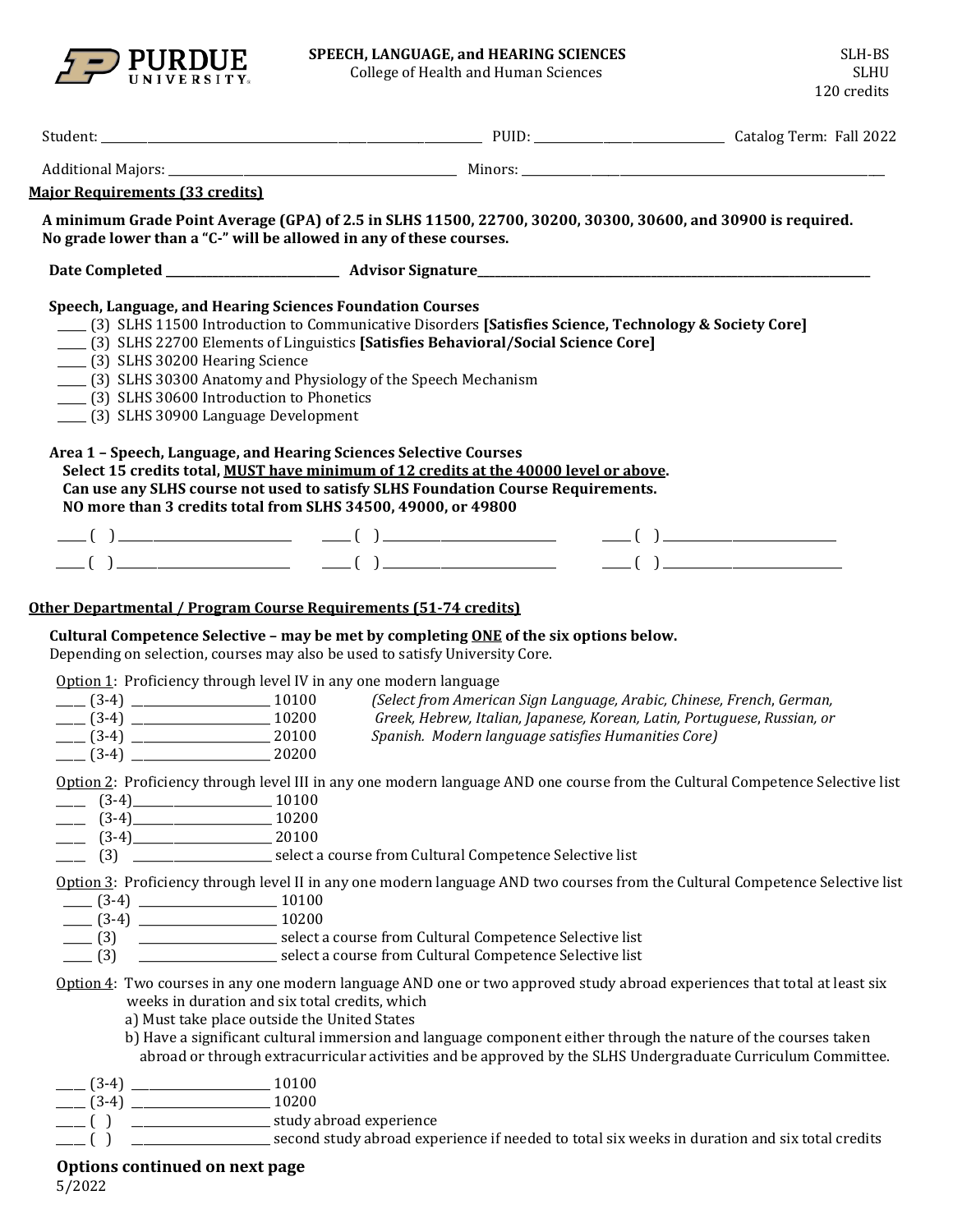Option 5: One level of a modern language AND three courses from the Cultural Competence Selective list

- \_\_\_\_\_ (3-4) \_\_\_\_\_\_\_\_\_\_\_\_\_\_\_\_\_\_\_\_\_\_\_\_ 10100
- \_\_\_\_\_ (3) \_\_\_\_\_\_\_\_\_\_\_\_\_\_\_\_\_\_\_\_\_\_\_\_ select a course from Cultural Competence Selective list
- \_\_\_\_\_ (3) \_\_\_\_\_\_\_\_\_\_\_\_\_\_\_\_\_\_\_\_\_\_\_\_ select a course from Cultural Competence Selective list
	- \_\_\_\_\_ (3) \_\_\_\_\_\_\_\_\_\_\_\_\_\_\_\_\_\_\_\_\_\_\_\_ select a course from Cultural Competence Selective list

Option 6: Four courses from the Cultural Competence Selective list

- \_\_\_\_\_ (3) \_\_\_\_\_\_\_\_\_\_\_\_\_\_\_\_\_\_\_\_\_\_\_\_ select a course from Cultural Competence Selective list
- \_\_\_\_\_ (3) \_\_\_\_\_\_\_\_\_\_\_\_\_\_\_\_\_\_\_\_\_\_\_\_ select a course from Cultural Competence Selective list
- \_\_\_\_\_ (3) \_\_\_\_\_\_\_\_\_\_\_\_\_\_\_\_\_\_\_\_\_\_\_\_ select a course from Cultural Competence Selective list
- \_\_\_\_\_ (3) \_\_\_\_\_\_\_\_\_\_\_\_\_\_\_\_\_\_\_\_\_\_\_\_ select a course from Cultural Competence Selective list

### **Math and Science Requirements**

## **Depending on selection, courses may also be used to satisfy University Core**

- \_\_\_\_\_ (3-4) BIOL: Any course except BIOL 14700, 20500, or 20600
- \_\_\_\_\_ (3-4) CHM: Any CHM course **OR**
	- any PHYS course except PHYS 21500
- \_\_\_\_\_ (3-5) MA 15300 or select any course from University list EXCEPT MA 13800 or PHIL 15000 : **[Satisfies Quantitative Reasoning Core]**
- \_\_\_\_\_ (3) STAT 30100, SOC 38200, or any STAT 30000-59999 level course

## **Area 2 – Pure and Applied Sciences**

#### **Select 6-8 credits***. Cannot use a course that is used to satisfy University Core or Math and Science requirement.*

BIOL: Any course except BIOL 11000, 14700, 20500, or 20600

CHM: Any course above CHM 11100

ECE: Any ECE course (Electrical and Computer Engineering)

MA: MA 15555 or numerically higher

PHYS: Any PHYS course except PHYS 21500

STAT: Any course at 30000 level or higher (SOC 38200 also accepted as a Statistics course)

 $\frac{1}{2}$  (3-4)  $\frac{1}{2}$  (3-4)

 $(3-4)$ 

## **Area 3 – Behavioral, Linguistic, and Social Sciences**

#### **Select 6 credits***. Cannot use a course that is used to satisfy University Core or Math and Science requirement.*

ANTH: ANTH 34000, 36800, or 41400

ASL: ASL 28000

HK: HK 25300, or any 30000-49999 level course

LC: LC 36100

LING: Any LING 30000-49999 level course except LING 31500 (credit not given for both LING 31500 and SLHS 30600) PSY: PSY 20000, 22200, 23500, or any PSY 30000-49999 level course PUBH: PUBH 30500, 32000, 32500, 40000, 40500, 48000, or 49200

SOC: SOC 27500 or 37400

 $\Box$  (3)

 $\frac{1}{2}$  (3)  $\frac{1}{2}$   $\frac{1}{2}$   $\frac{1}{2}$   $\frac{1}{2}$   $\frac{1}{2}$   $\frac{1}{2}$   $\frac{1}{2}$   $\frac{1}{2}$   $\frac{1}{2}$   $\frac{1}{2}$   $\frac{1}{2}$   $\frac{1}{2}$   $\frac{1}{2}$   $\frac{1}{2}$   $\frac{1}{2}$   $\frac{1}{2}$   $\frac{1}{2}$   $\frac{1}{2}$   $\frac{1}{2}$   $\frac{1}{2}$   $\frac{1}{2$ 

| $- (3)$                           | <b>SLHS Behavioral/Social Sciences</b> - select from University list (This is an SLHS requirement in       |
|-----------------------------------|------------------------------------------------------------------------------------------------------------|
|                                   | addition to the University core requirement satisfied by SLHS 22700)                                       |
| $\frac{1}{2}$ (1-4) $\frac{1}{2}$ | <b>_SLHS Information Literacy-</b> select from University list (This is an SLHS requirement in addition to |
|                                   | the University core requirement)                                                                           |
| $\frac{1}{2}$ (1-4) $\frac{1}{2}$ | [Information Literacy Core] - select from University list (IF STAT 30100 is selected for other             |
|                                   | requirements, this requirement is satisfied)                                                               |
| $-$ (3)                           | [Oral Communication Core] - select from University list                                                    |
| $ (2-5)$ $-$                      | [Science Core] – select from University list (MAY be satisfied, depending on course selected for           |
|                                   | other requirements)                                                                                        |
| $ (2-5)$ $-$                      | [Science Core] - select from University list (MAY be satisfied, depending on course selected for           |
|                                   | other requirements)                                                                                        |
| $-$ (3-4) $-$                     | [Written Communication Core] - select from University list                                                 |

**Requirements continued on next page**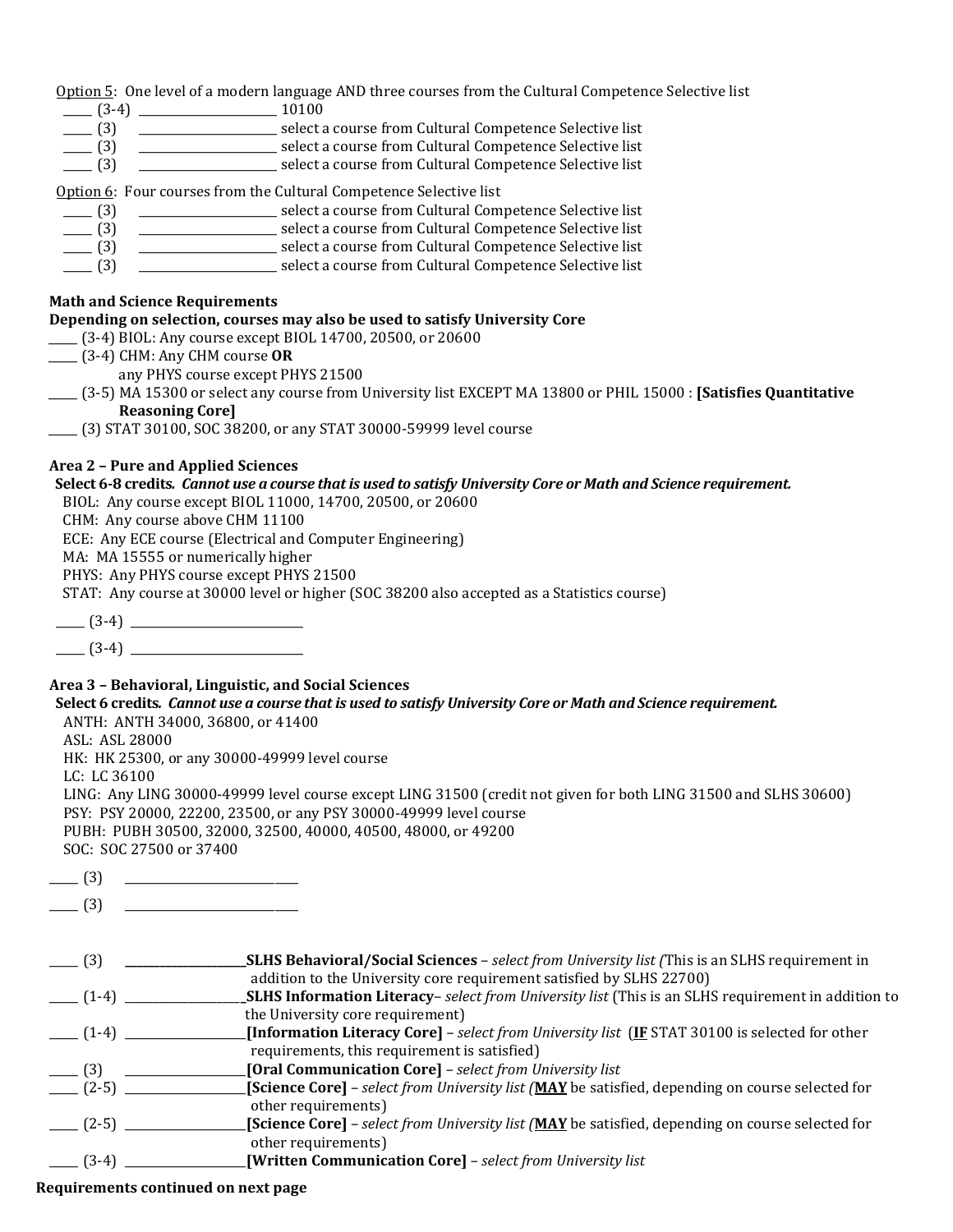**Electives (13-36 credits)**

| NOTE: It is a university requirement that at least 32 credits of Purdue coursework be obtained at the 30000 level or higher. |
|------------------------------------------------------------------------------------------------------------------------------|
| 120 semester credits required for Bachelor of Science degree                                                                 |

University Foundational Learning Outcomes List: <https://www.purdue.edu/provost/students/s-initiatives/curriculum/courses.html>

#### **Cultural Competence Selective Course List**

| AAS 27100 (H)           | <b>Introduction to African American Studies</b>             |
|-------------------------|-------------------------------------------------------------|
| AAS 27700               | African American Popular Culture                            |
| AAS 37500               | The Black Family                                            |
| AAS 37600               | The Black Male                                              |
| AGR 20100 (IL)          | <b>Communicating Across Cultures</b>                        |
| <b>AMST 30100</b>       | Perspectives on America - Intro Asian American Studies only |
| <b>ANTH 20500</b>       | Human Cultural Diversity                                    |
| <b>ANTH 23000</b>       | <b>Gender Across Cultures</b>                               |
| <b>ANTH 33600</b>       | Human Variation                                             |
| <b>ANTH 37900</b>       | Native American Cultures                                    |
| <b>ARAB 28000</b>       | Arabic Culture                                              |
| <b>ARAB 28100</b>       | Introduction to Islamic Civilization and Culture            |
| ASAM 24000              | Introduction to Asian American Studies                      |
| <b>ASAM 34000</b>       | Contemporary Issues in Asian American Studies               |
| <b>CDIS 23900</b>       | <b>Introduction to Disability Studies</b>                   |
| <b>CHNS 28000</b>       | Topics in Chinese Civilization and Culture                  |
| COM 30300               | Intercultural Communication                                 |
| COM 32800               | Diversity at Work: A Rhetorical Approach                    |
| COM 37600               | Communication and Gender                                    |
| <b>EDCI 28500</b>       | Multiculturalism & Education                                |
| <b>HDFS 28000 (BSS)</b> | Diversity in Individual and Family Life                     |
| HIST 21000 (H)          | The Making of Modern Africa                                 |
| HIST 37700 (H)          | History and Culture of Native America                       |
| <b>HIST 39600</b>       | African American History to 1877                            |
| HIST 39800 (H)          | African American History Since 1877                         |
| <b>JPNS 28000</b>       | Introduction to Modern Japanese Civilization                |
| <b>IWST 33000 (H)</b>   | Introduction to Jewish Studies                              |
| <b>LALS 25000</b>       | Introduction to Latin American and Latino Studies           |
| PHIL 23000 (H)          | Religions of the East                                       |
| PHIL 24200              | Philosophy, Culture, and the African American Experience    |
| POL 32600               | <b>Black Political Participation in America</b>             |
| PSY 23900               | The Psychology of Women                                     |
| PSY 33500               | Stereotyping and Prejudice                                  |
| SOC 31000               | Race and Ethnicity                                          |
| SOC 32600               | Social Conflict and Criminal Justice                        |
| <b>WGSS 28200</b>       | Intro to LGBTQ Studies                                      |
| <b>WGSS 38000</b>       | Comparative Studies in Gender and Culture                   |
| WGSS 38100              | Women of Color in the United States                         |
|                         |                                                             |

BSS = Behavioral/Social Sciences Core

H = Humanities Core

IL = Information Literacy Core

A student may elect the Pass / Not-Pass (P/NP) grading option for elective courses only, unless an academic unit requires that a specific departmental course/s be taken P/NP. Students may elect to take University Core Curriculum courses P/NP; however, some major Plans of Study require courses that also fulfill UCC foundational outcomes. In such cases, students may not elect the P/NP option. A maximum of 24 credits of elective courses under the P/NP grading option can be used toward graduation requirements. For further information, students should refer to the College of Health and Human Sciences P/NP Policy.

Students are encouraged to use this advising worksheet as a resource when planning progress toward completion of degree requirements. An Academic Advisor may be contacted for assistance in interpreting this worksheet. This worksheet is not an academic transcript, and it is not official notification of completion of degree or certificate requirements. The University Catalog is the authoritative source for displaying plans of study. The student is ultimately responsible for knowing and completing all degree requirements

SLHU 5/2022